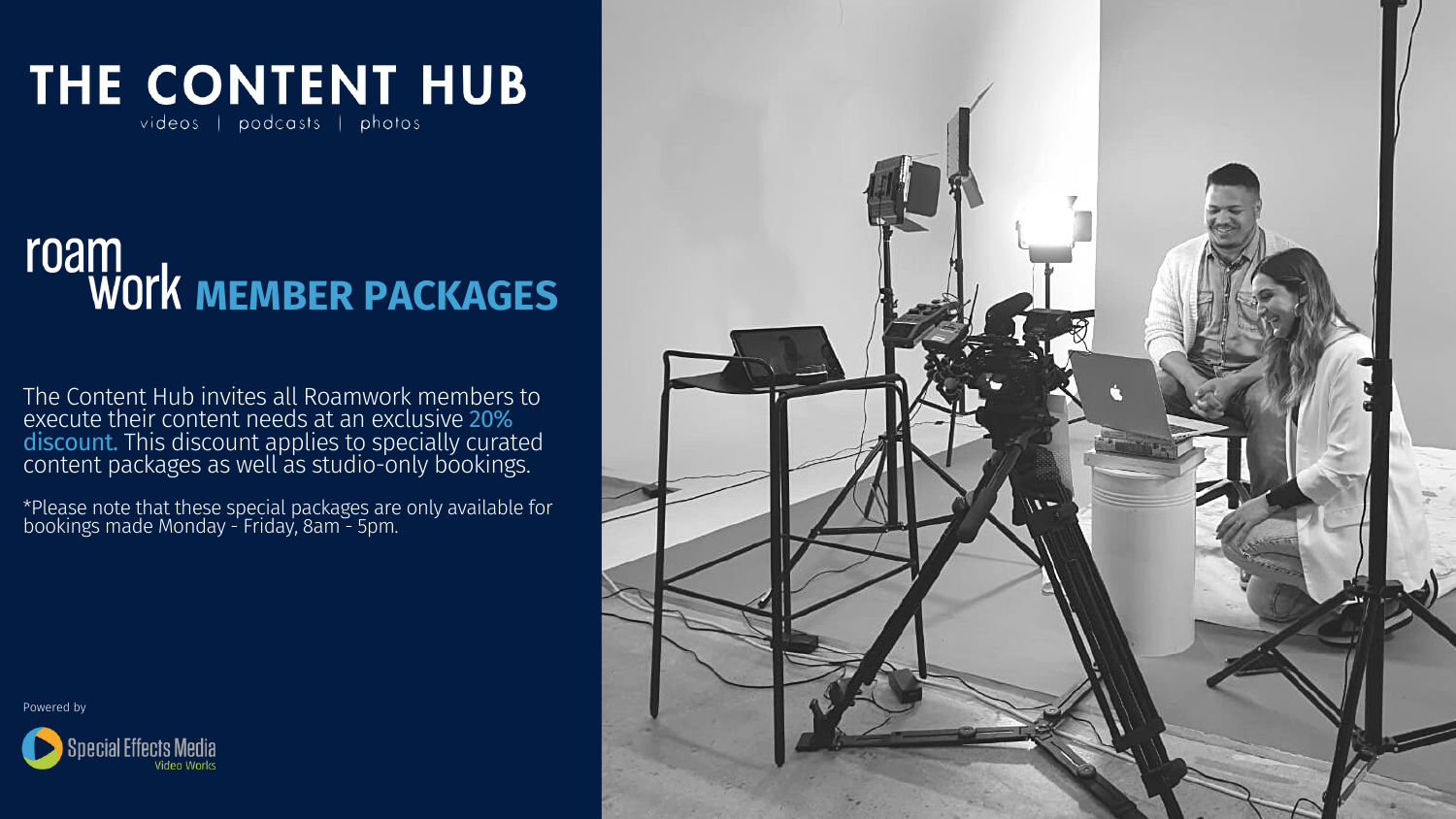## **LIVE STREAM PACKAGE**

- Half day studio space  $\bullet$  .
	- Livestream technician

 $\bullet$  .

 $\bullet$  .

 $\bullet$  .

 $\bullet$ 

 $\bullet$ 

- 2 x LED Panel Lights
- HD Webcam
- Extension Cables
- Multi-Plug

Go LIVE at The Content Hub with our special Roamwork member livestream package. This is a half day studio booking with supporting live streaming tools as well as a live stream technician on standby to ensure that your Webinar goes smoothly!

\*Does not include a camera / operator. Refer to add ons on the next page.



Half day studio space Sound operator / director Audio / podcast recording kit

**R5200 R4160**

 $\bullet$ 

 $\bullet$ 

 $\bullet$ 

Have audio needs? Our Roamwork member audio package caters for the recording of voice overs or vocals for your podcast, video or even radio advert! This package includes a half day studio booking, sound operator / director and audio recording gear.

- 4 x LED Light Panels & Stands  $\bullet$  .
	- 2 x Lupo Lights
	- 1 x Manfrotto Tripod
	- 2 x Extension Cables
	- 2 x Multi Plugs
- 1 x Sony Lav Lapel Mic or Rifle Mic

This is something we've made in our studio!

#### **R4500 R3600**

## **R2900 R2320**

#### **R900 R720**

Per Hour Studio Rental (Max 3 Hours)

- $\bullet$  . Full day studio space
- 4 x LED Light Panels & Stands  $\bullet$  . 1500
- 1 x Manfrotto Tripod 1000  $\bullet$
- 2 x Extension Cables 40  $\bullet$
- $\bullet$ 2 x Multi Plugs 40

## **STUDIO ONLY**

Our studio boasts a double infinity curve, is sound treated and is equipped with various gear to capture the moments that your business needs. Whether it be video, photo, live streaming or audio recordings; what's more perfect than the studio down the passage?

This is something we've made in our studio!

#### **[CLICK](https://speceffectmedia.co.za/studio/) HERE**

## **VIDEO PACKAGE**

Full day studio space

 $\bullet$ 

 $\bullet$ 

 $\bullet$ 

 $\bullet$ 

 $\bullet$ 

**R5900 R4720** Public Rate Member Rate Public Rate Member Rate Public Rate Member Rate Public Rate Member Rate

Our Roamwork member video package is a full day studio booking which includes a selection of videoessential gear. Film your company promo, explainer video or next YouTube in the comfort of your own co-working space.

Full Day Studio Rental (9 Hours) Public Rate Member Rate

Half Day Studio Rental (4.5 Hours) Public Rate Member Rate

> \*Does not include a camera / operator. Refer to add ons on the next page.

This is something we've made in our studio!

#### **[CLICK](https://drive.google.com/file/d/1w3SPglHbm1BMnQp2baKaW0QEDTWTKnsN/view?usp=sharing) HER[E](https://drive.google.com/file/d/1w3SPglHbm1BMnQp2baKaW0QEDTWTKnsN/view?usp=sharing)**

## **PHOTO PACKAGE**

**THE CONTENT HUB** 

videos | podcasts | photos

**[CLICK](https://drive.google.com/file/d/1_R4gFAXmcs5uDPQkSvf-o-MVeOZmpcI-/view) HERE [CLICK](https://www.instagram.com/p/CVCyASVor46/?utm_source=ig_web_copy_link) HER[E](https://www.instagram.com/p/CVCyASVor46/?utm_source=ig_web_copy_link) [CLICK](https://www.youtube.com/watch?v=ylLUoo7TIr8) HERE**

**R6500 R5200**

The Roamwork member photo package is a full day studio booking which includes essential gear. Finally get those new staff photos done, product photos or anything else than your brand needs!

**R6900 R5520** *(Prices are quoted excl. VAT) (Prices are quoted excl. VAT) (Prices are quoted excl. VAT) (Prices are quoted excl. VAT) (Prices are quoted excl. VAT)*

> \*Does not include a camera / operator. Refer to add ons on the next page.

\*Prices are quoted excl VAT

\*Gear list available on request

\*Bookings that exceed time booked will incur a R400 p/h charge added to your bill (overtime)

\*Set-up, rehearsal and pre-production days are charged at 50% of the full day rate



Public Rate Member Rate

This is something we've made in our studio!

### This is something we've made in our studio!